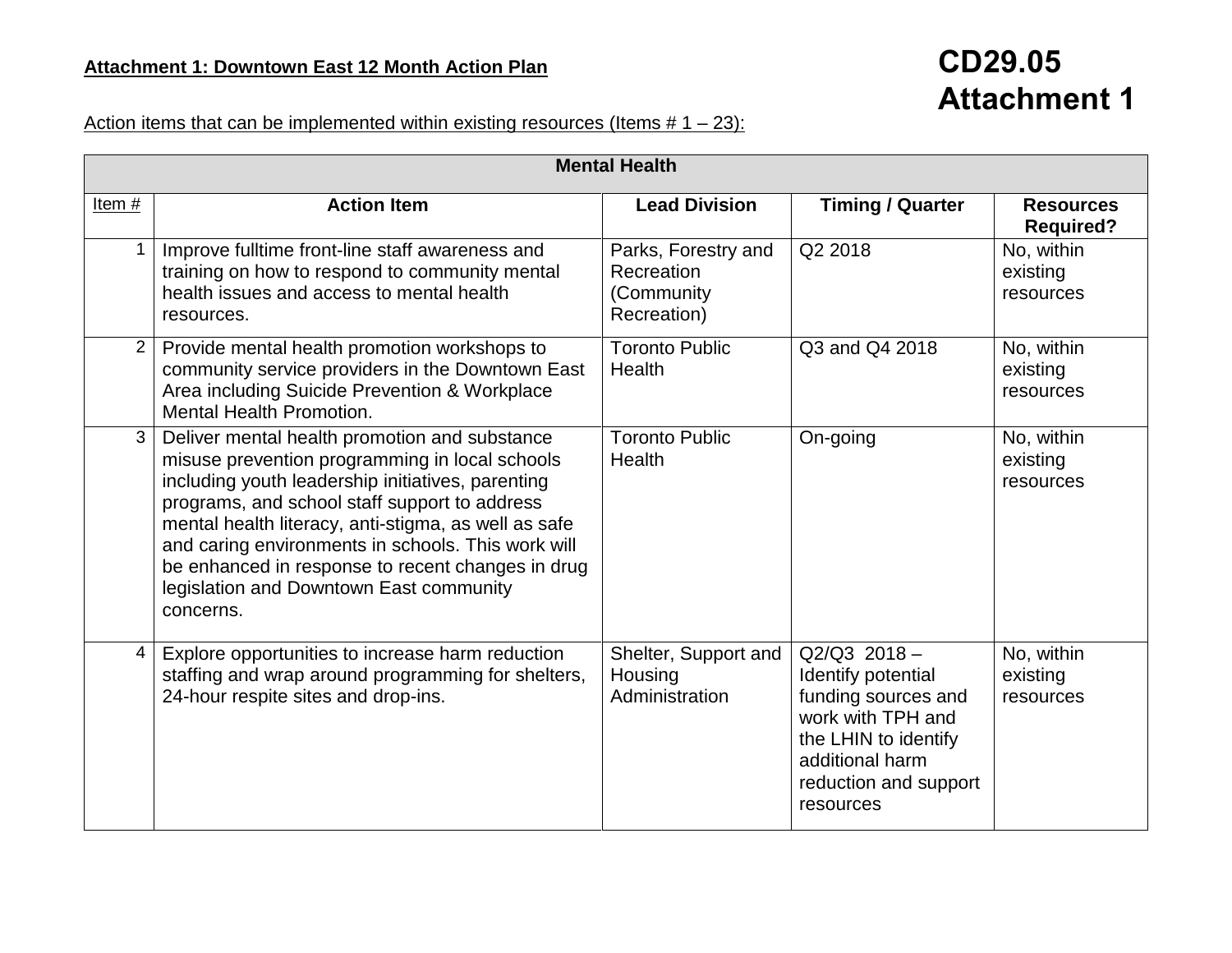|                | <b>Substance Use &amp; Harm Reduction</b>                                                                                                                                                                                                           |                                                   |                                                                                                                                                                                                                                    |                                      |  |
|----------------|-----------------------------------------------------------------------------------------------------------------------------------------------------------------------------------------------------------------------------------------------------|---------------------------------------------------|------------------------------------------------------------------------------------------------------------------------------------------------------------------------------------------------------------------------------------|--------------------------------------|--|
| Item#          | <b>Action Item</b>                                                                                                                                                                                                                                  | <b>Lead Division</b>                              | <b>Timing / Quarter</b>                                                                                                                                                                                                            | <b>Resources</b><br><b>Required?</b> |  |
| 5              | Target roll out of overdose prevention training and<br>naloxone distribution program within funded<br>shelters and 24-hour respite sites to support<br>overdose prevention, reduce overdoses and meet<br>the unique needs of service users.         | Shelter, Support and<br>Housing<br>Administration | $Q32018 - work$ with<br>TPH and<br>shelter/respite sites to<br>identify training needs<br>$Q42018 -$ Provide<br>training and distribute<br>naloxone kits<br>2019 - report data on<br># of staff training and<br>naloxone kits used | No, within<br>existing<br>resources  |  |
| 6              | Provide training to all front line parks, facilities and<br>recreation staff on overdose prevention, education<br>and response as well as de-escalation, tact, and<br>diplomacy when dealing with complex situations.                               | Parks, Forestry and<br>Recreation                 | Q3 2018 - full time<br>staff<br>(2019 for part time<br>staff dependent on \$)                                                                                                                                                      | No, within<br>existing<br>resources  |  |
| $\overline{7}$ | <b>Community Recreation and Parks staff will</b><br>promote harm reduction resources and facilities<br>such as supervised injection sites and treatment<br>facilities.                                                                              | Parks, Forestry and<br>Recreation                 | Q2 2018                                                                                                                                                                                                                            | No, within<br>existing<br>resources  |  |
| 8              | Work in partnership with City Divisions,<br>community organizations and local businesses to<br>strengthen outreach and harm reduction<br>strategies, including the promotion of SIS & to<br>provide overdose training in the Downtown East<br>Area. | <b>Toronto Public Health</b>                      | On-going                                                                                                                                                                                                                           | No, within<br>existing<br>resources  |  |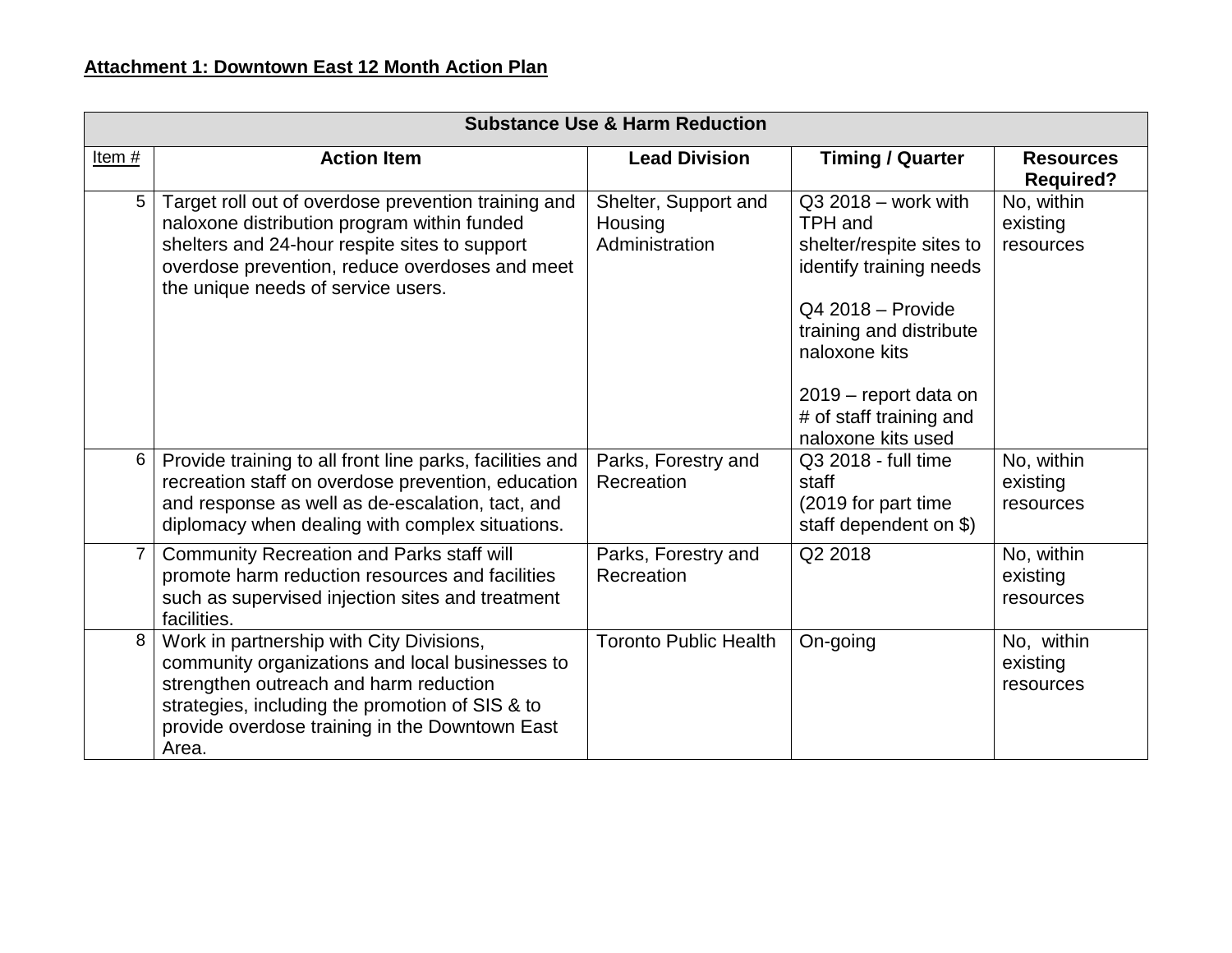|                 | <b>Substance Use &amp; Harm Reduction</b>                                                                                                                                                                                                                                                                                          |                                        |                         |                                      |  |
|-----------------|------------------------------------------------------------------------------------------------------------------------------------------------------------------------------------------------------------------------------------------------------------------------------------------------------------------------------------|----------------------------------------|-------------------------|--------------------------------------|--|
| Item#           | <b>Action Item</b>                                                                                                                                                                                                                                                                                                                 | <b>Lead Division</b>                   | <b>Timing / Quarter</b> | <b>Resources</b><br><b>Required?</b> |  |
| 9               | Develop and share guidelines for indoor and<br>outdoor sharps disposal with City Divisions, ABC's<br>and community organizations.                                                                                                                                                                                                  | <b>Toronto Public</b><br>Health        | Q4 2018                 | No, within existing<br>resources     |  |
| 10 <sup>°</sup> | Support the scaling up of harm reduction services in<br>response to the opioid crisis, including: supporting<br>applications for overdose prevention sites and<br>supervised consumption sites, supporting harm<br>reduction policy development, and facilitating<br>partnerships between community organizations and<br>the City. | <b>Toronto Public</b><br>Health        | On-going                | No, within existing<br>resources     |  |
| 11              | Work with relevant partners to engage Indigenous<br>organizations on Downtown East public service<br>needs and recommendations regarding harm<br>reduction, mental health and homelessness.                                                                                                                                        | <b>Toronto Public</b><br><b>Health</b> | Q3 2018                 | No, within existing<br>resources     |  |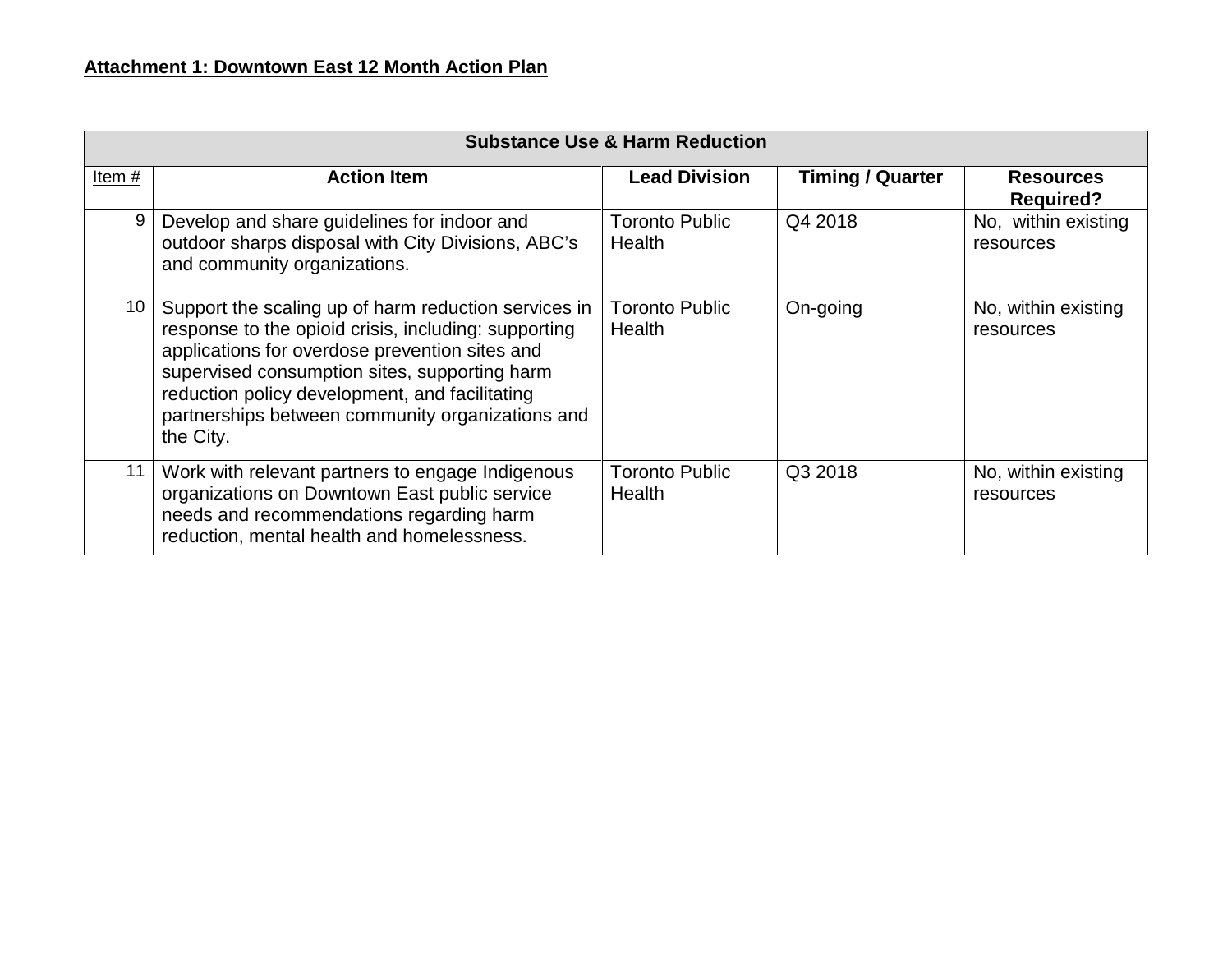|                 | <b>Housing, Homelessness &amp; Shelter Support</b>                                                                                                                                                                                                                                                                                                                                                                                                                                                                                               |                                                                |                         |                                      |
|-----------------|--------------------------------------------------------------------------------------------------------------------------------------------------------------------------------------------------------------------------------------------------------------------------------------------------------------------------------------------------------------------------------------------------------------------------------------------------------------------------------------------------------------------------------------------------|----------------------------------------------------------------|-------------------------|--------------------------------------|
| Item#           | <b>Action Item</b>                                                                                                                                                                                                                                                                                                                                                                                                                                                                                                                               | <b>Lead Division</b>                                           | <b>Timing / Quarter</b> | <b>Resources</b><br><b>Required?</b> |
| 12 <sub>1</sub> | Offer planned recreation programs and leagues<br>to individuals living in shelters or are affected by<br>Homelessness (Downtown East End Softball<br>League, and related volleyball, soccer and yoga<br>programs).                                                                                                                                                                                                                                                                                                                               | Parks, Forestry and<br>Recreation<br>(Community<br>Recreation) | Q2 2018                 | No, within existing<br>resources     |
| 13 <sup>1</sup> | Review Sign-in protocols for recreation programs<br>to ensure no barriers to those without a fixed<br>address and photo identification.                                                                                                                                                                                                                                                                                                                                                                                                          | Parks, Forestry and<br>Recreation                              | Q2 2018                 | No, within existing<br>resources     |
| 14 <sup>1</sup> | Provide access to City washroom and shower<br>facilities at three community centres in the area<br>during regular operating hours seven days per<br>week in the DTE boundaries. Expanded service<br>levels for facility access will occur at John Innes<br>Community Centre during the summer months to<br>bring service levels to a seven day a week<br>operation. Seven day access will continue at all<br>three community centres for the start of the fall<br>season. A communications strategy will be<br>developed to support this action. | Parks, Forestry and<br>Recreation                              | Q3 2018                 | No, within existing<br>resources     |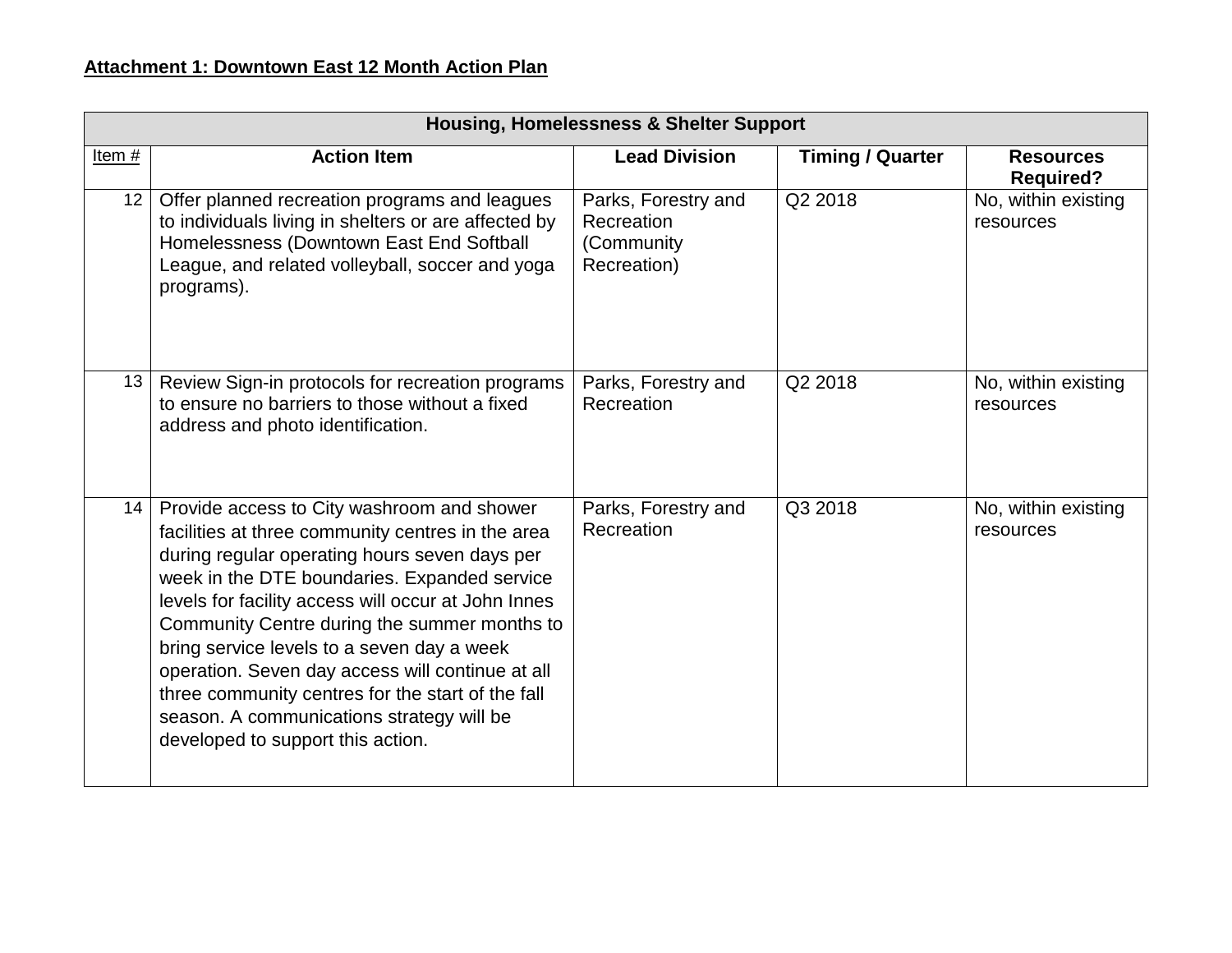## **Attachment 1: Downtown East 12 Month Action Plan**

|                  | <b>Housing, Homelessness &amp; Shelter Support</b>                                                                                                                                                                                                                                                                                                                                                                                                                                                                                                |                                                   |                                             |                                      |  |
|------------------|---------------------------------------------------------------------------------------------------------------------------------------------------------------------------------------------------------------------------------------------------------------------------------------------------------------------------------------------------------------------------------------------------------------------------------------------------------------------------------------------------------------------------------------------------|---------------------------------------------------|---------------------------------------------|--------------------------------------|--|
| Item#            | <b>Action Item</b>                                                                                                                                                                                                                                                                                                                                                                                                                                                                                                                                | <b>Lead Division</b>                              | <b>Timing / Quarter</b>                     | <b>Resources</b><br><b>Required?</b> |  |
| 15 <sup>15</sup> | Explore opportunities to increase access to<br>healthy foods for vulnerable communities.                                                                                                                                                                                                                                                                                                                                                                                                                                                          | Shelter, Support and<br>Housing<br>Administration | $Q3/Q4 2018 -$<br>Community<br>consultation | No, within existing<br>resources     |  |
| 16               | Undertake deep consultations with Respite<br>Service Providers to support the ongoing<br>development and refinement of the permanent<br>respite standards that take effect in November<br>2018. The consultations will focus on<br>opportunities for enhanced safety, community<br>development and integration. Service Providers<br>from across the City will be asked to participate in<br>these discussions, and the feedback received will<br>help to inform both the respite program model and<br>the permanent standards for respite sites. | Shelter, Support and<br>Housing<br>Administration | Q3 2018                                     | No, within existing<br>resources     |  |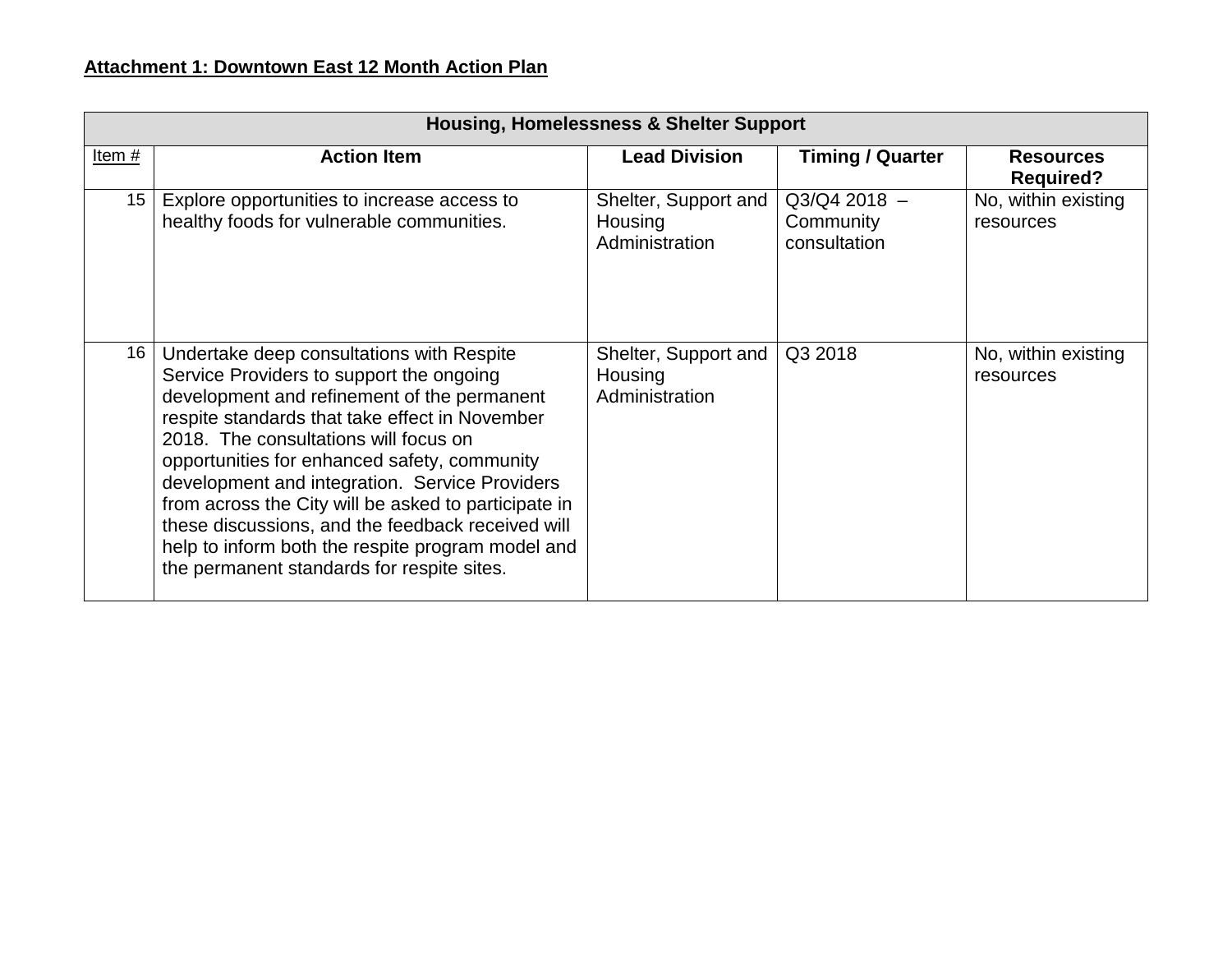|       | <b>Housing, Homelessness &amp; Shelter Support</b>                                                                                                                                                                                                                                                                                                                                                                                                                                                                                                                                                                                                                                                    |                                                   |                         |                                      |  |
|-------|-------------------------------------------------------------------------------------------------------------------------------------------------------------------------------------------------------------------------------------------------------------------------------------------------------------------------------------------------------------------------------------------------------------------------------------------------------------------------------------------------------------------------------------------------------------------------------------------------------------------------------------------------------------------------------------------------------|---------------------------------------------------|-------------------------|--------------------------------------|--|
| Item# | <b>Action Item</b>                                                                                                                                                                                                                                                                                                                                                                                                                                                                                                                                                                                                                                                                                    | <b>Lead Division</b>                              | <b>Timing / Quarter</b> | <b>Resources</b><br><b>Required?</b> |  |
| 17    | Launch a new role of Community and Client<br>Engagement Coordinator embedded in the<br>Downtown East. The Community and Client<br>Engagement Coordinator will be responsible for<br>brokering social services, recreational and<br>education programming and opportunities for the<br>service users of 24-hour respite sites. The<br>coordinator will establish and maintain effective<br>working relationships with city councillors, local<br>leaders, organizations, residents, and other<br>community stakeholders. In addition, this position<br>will be responsible for proactively addressing<br>local concerns, improving communication, and<br>mitigating negative impacts in the community. | Shelter, Support and<br>Housing<br>Administration | Q3 2018                 | No, within existing<br>resources     |  |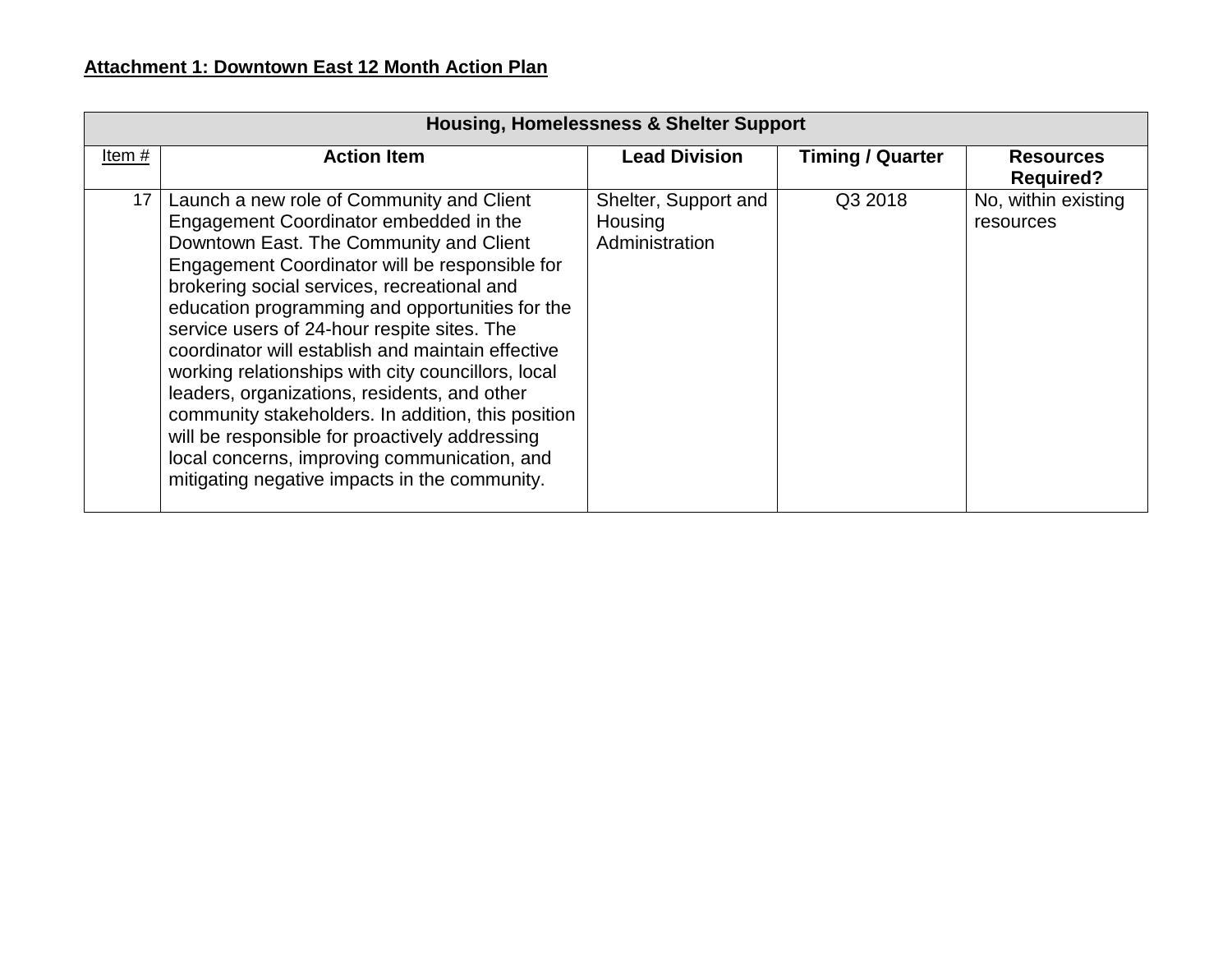|                 | <b>Community Safety &amp; Violence Prevention</b>                                                                                                                                                                                                            |                                                                                                                                                                                                          |                                                                                                                                           |                                      |
|-----------------|--------------------------------------------------------------------------------------------------------------------------------------------------------------------------------------------------------------------------------------------------------------|----------------------------------------------------------------------------------------------------------------------------------------------------------------------------------------------------------|-------------------------------------------------------------------------------------------------------------------------------------------|--------------------------------------|
| Item $#$        | <b>Action Item</b>                                                                                                                                                                                                                                           | <b>Lead Division</b>                                                                                                                                                                                     | <b>Timing / Quarter</b>                                                                                                                   | <b>Resources</b><br><b>Required?</b> |
| 18 <sup>°</sup> | Development of a communication protocol to<br>mobilize support for information and effective<br>responses to Violent and Traumatic Critical<br>Incidents. Special attention will be paid to the<br><b>Victoria Street Supervised Consumption</b><br>Service. | Social Development,<br>Finance and<br>Administration -<br><b>Community Safety &amp;</b><br><b>Wellbeing Unit -</b><br><b>CCRP</b>                                                                        | Q2 2018                                                                                                                                   | No, within existing<br>resources     |
| 19              | Mobilize Coordinated Community Responses to<br>violent and traumatic incidents to address<br>victimization and impact of incidents.<br>Responses could include psycho-social<br>supports, victim supports, witness supports and<br>community impacts.        | Social Development,<br>Finance and<br>Administration -<br><b>Community Safety &amp;</b><br><b>Wellbeing Unit -</b><br><b>CCRP</b>                                                                        | On-going                                                                                                                                  | No, within existing<br>resources     |
| 20              | Mobilize inter-sectoral responses to situations of<br><b>Acutely Elevated Risk.</b>                                                                                                                                                                          | Social Development,<br>Finance and<br>Administration -<br><b>Community Safety &amp;</b><br><b>Wellbeing Unit -</b><br><b>FOCUS Toronto</b>                                                               | On-going                                                                                                                                  | No, within existing<br>resources     |
| 21              | Work with community members, inter-<br>departmental staff, BIAs, and the City<br>Councillors Office to facilitate, workshops,<br>events and initiatives such community safety<br>walks & park safety audits                                                  | Social Development,<br>Finance and<br>Administration -<br><b>Community Safety &amp;</b><br><b>Wellbeing Unit -</b><br><b>Community Crisis</b><br>Response Program<br>/ Parks, Forestry and<br>Recreation | $Q22018 -$<br>Curriculum<br>development and<br>priority setting<br>Q3 2018 - Facilitate<br>community trainings<br>and community<br>walks. | No, within existing<br>resources     |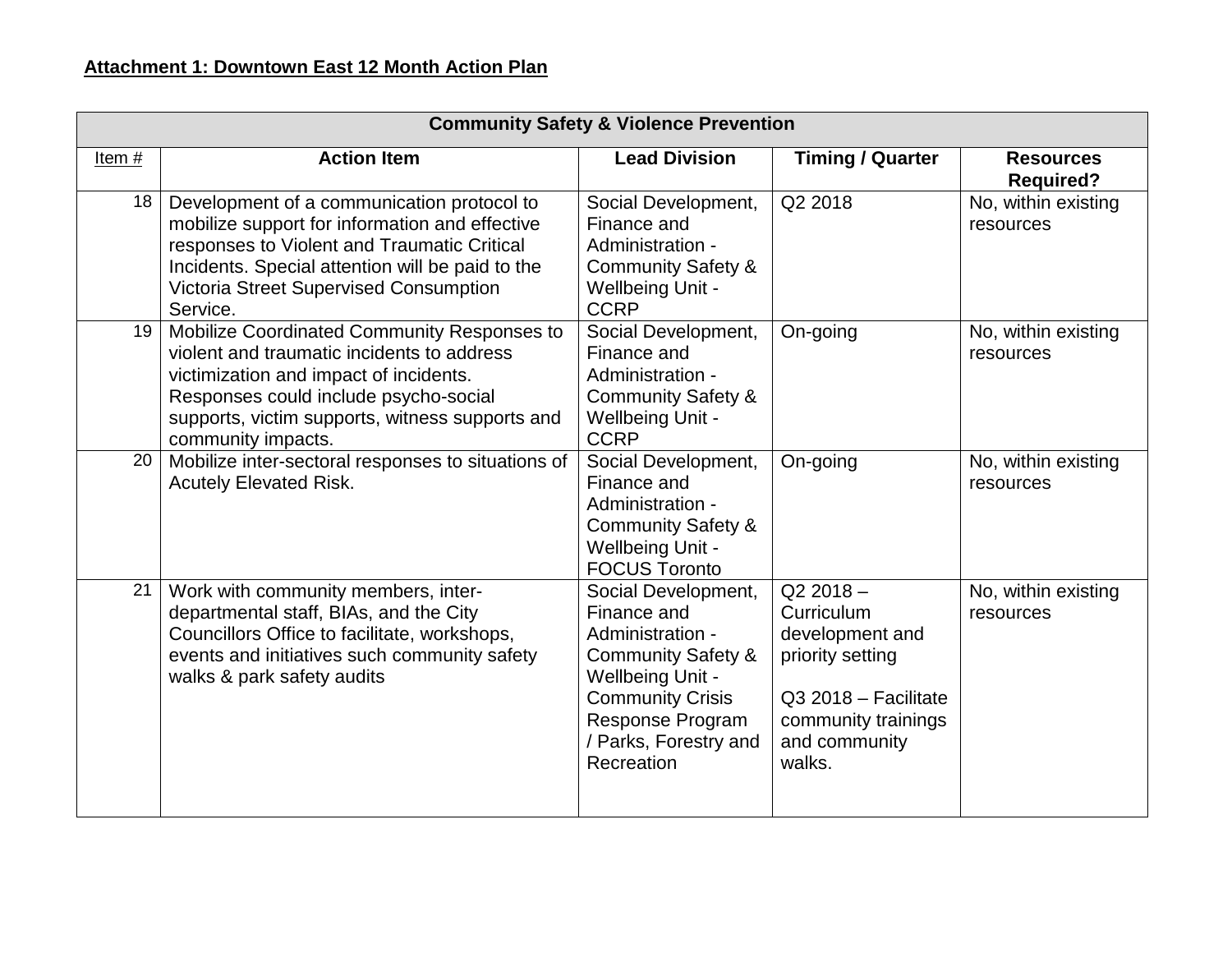| <b>Economic Opportunities</b> |                                                                                                                                                                                                                              |                                                      |                         |                                      |  |
|-------------------------------|------------------------------------------------------------------------------------------------------------------------------------------------------------------------------------------------------------------------------|------------------------------------------------------|-------------------------|--------------------------------------|--|
| Item $#$                      | <b>Action Item</b>                                                                                                                                                                                                           | <b>Lead Division</b>                                 | <b>Timing / Quarter</b> | <b>Resources</b><br><b>Required?</b> |  |
|                               | 22   Explore Community Benefits Agreement and<br>Social Procurement opportunities that may arise<br>from City procurement or new development in<br>the area to achieve social and economic<br>benefits for local communities | Social Development,<br>Finance and<br>Administration | Q4 2018                 | No, within existing<br>resources     |  |

|                 | <b>Planning, Parks &amp; Public Realm</b>                                                                  |                                             |                         |                                      |  |
|-----------------|------------------------------------------------------------------------------------------------------------|---------------------------------------------|-------------------------|--------------------------------------|--|
| Item $#$        | <b>Action Item</b>                                                                                         | <b>Lead Division</b>                        | <b>Timing / Quarter</b> | <b>Resources</b><br><b>Required?</b> |  |
| 23 <sup>1</sup> | Initiate review of enforcement approach and<br>policies related to illegal dumping on private<br>property. | <b>Municipal Licensing</b><br>and Standards | Commencing Q3<br>2018   | No, within existing<br>resources     |  |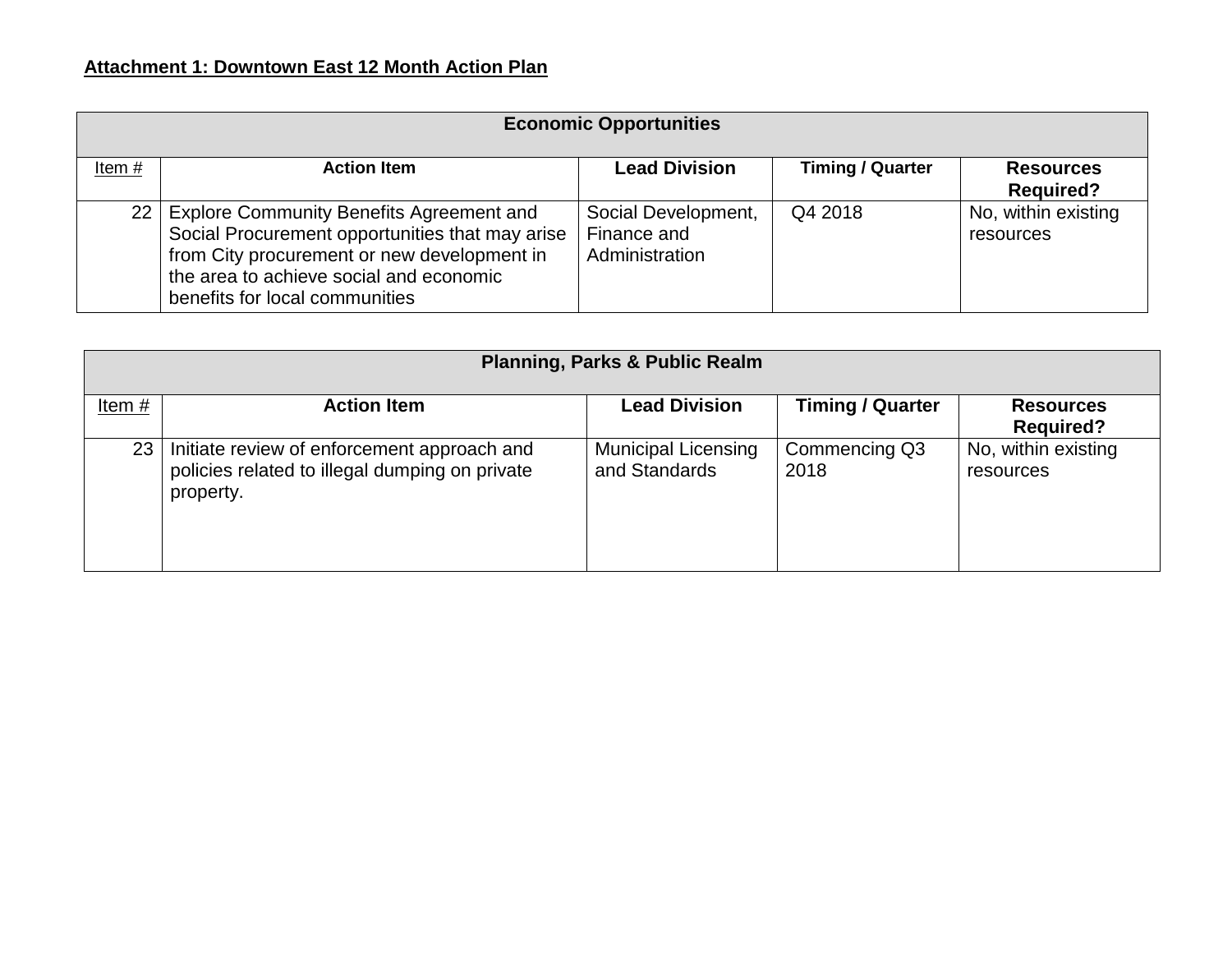## Action items for which resources are required beyond the Approved 2018 operating budgets (Item  $# 24 - 27$ ):

|       | <b>Substance Use &amp; Harm Reduction</b>                                                                                                                                                                                                                                                                                                                                                                                                                                                                                                                                                                                                                                                         |                                                      |                         |                                                                                                                                                                        |  |
|-------|---------------------------------------------------------------------------------------------------------------------------------------------------------------------------------------------------------------------------------------------------------------------------------------------------------------------------------------------------------------------------------------------------------------------------------------------------------------------------------------------------------------------------------------------------------------------------------------------------------------------------------------------------------------------------------------------------|------------------------------------------------------|-------------------------|------------------------------------------------------------------------------------------------------------------------------------------------------------------------|--|
| Item# | <b>Action Item</b>                                                                                                                                                                                                                                                                                                                                                                                                                                                                                                                                                                                                                                                                                | <b>Lead Division</b>                                 | <b>Timing / Quarter</b> | <b>Resources</b><br><b>Required?</b>                                                                                                                                   |  |
| 24    | Request 2 temporary positions to enhance harm<br>reduction supports in the area for a 1 year period.                                                                                                                                                                                                                                                                                                                                                                                                                                                                                                                                                                                              | Social Development,<br>Finance and<br>Administration | Q4 2018                 | Yes<br>SDFA has made<br>a request to the<br><b>Toronto Central</b><br>LHIN for funding<br>for 2 temporary<br>positions at a cost<br>of \$191,000 gross<br>and \$0 net. |  |
| 25    | Request for additional outreach workers to provide<br>enhanced harm reduction outreach in 2018 with an<br>initial focus in the Downtown East area. Toronto<br>Public Health will monitor and evaluate needs<br>throughout the City and adjust service accordingly.<br>Services will include promoting existing harm<br>reduction services, safer drug use equipment<br>disposal, connecting people to other services<br>including housing, income, food and mental health<br>services and providing counselling and support.<br>This funding would be from a 2018 provincial<br>enhancement to public health and is contingent on<br>the City of Toronto providing the 25% cost shared<br>amount. | <b>Toronto Public Health</b>                         | Q2 2018                 | Yes<br>A request will be<br>presented at the<br>June Board of<br>Health meeting.                                                                                       |  |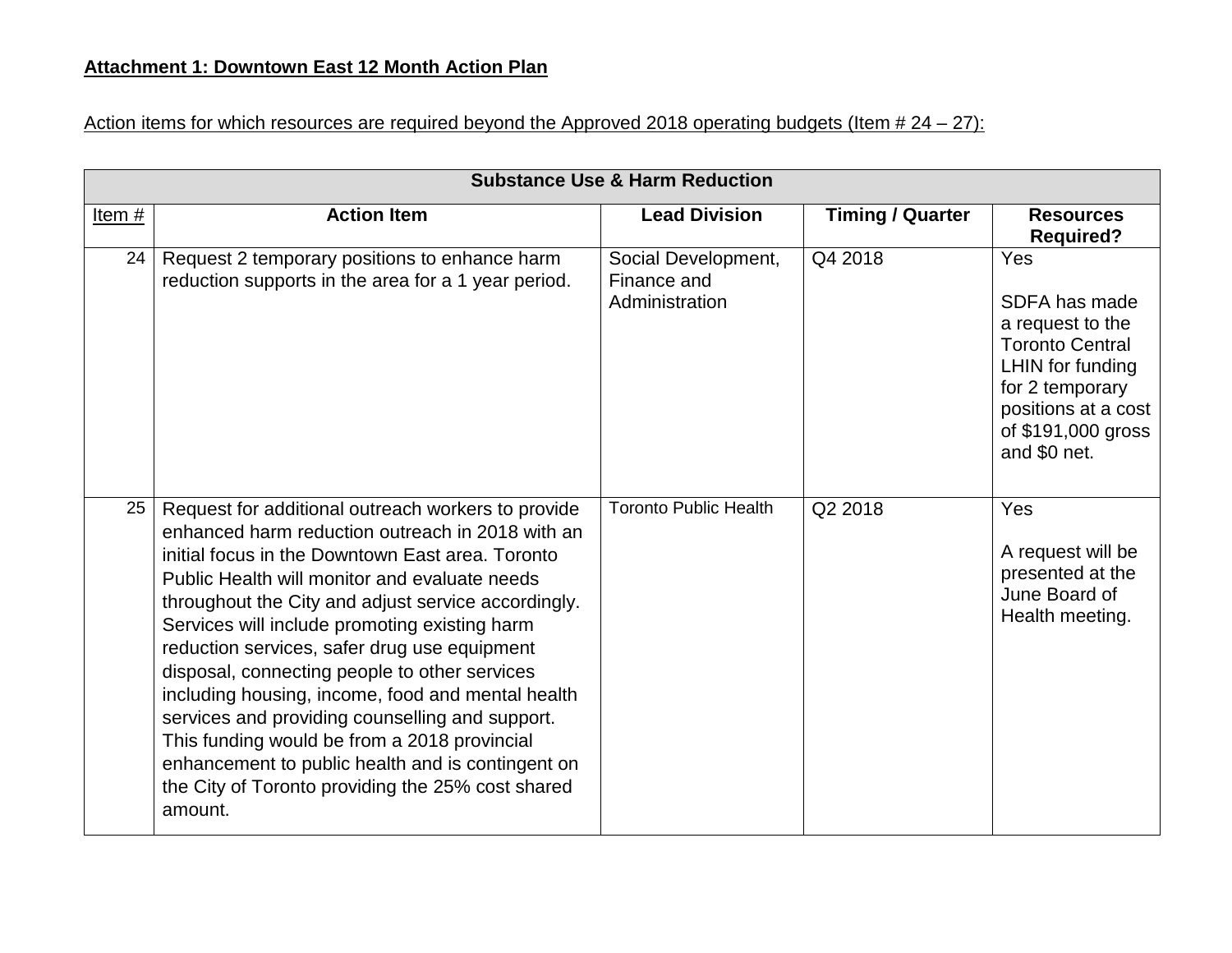|       | <b>Planning, Parks &amp; Public Realm</b>                                                                                                                                                                                                                                                                                                                                                                                                                     |                                   |                         |                                                                                                                                                                                                                                                                                                                                                     |  |
|-------|---------------------------------------------------------------------------------------------------------------------------------------------------------------------------------------------------------------------------------------------------------------------------------------------------------------------------------------------------------------------------------------------------------------------------------------------------------------|-----------------------------------|-------------------------|-----------------------------------------------------------------------------------------------------------------------------------------------------------------------------------------------------------------------------------------------------------------------------------------------------------------------------------------------------|--|
| Item# | <b>Action Item</b>                                                                                                                                                                                                                                                                                                                                                                                                                                            | <b>Lead Division</b>              | <b>Timing / Quarter</b> | <b>Resources</b><br><b>Required?</b>                                                                                                                                                                                                                                                                                                                |  |
| 26    | Staffing for Dedicated Park Clean-up Detail<br>crews for parks in the area from March to<br>December.<br>Note: PFR has dedicated as much time to litter<br>and needle pickup as possible within their 2018<br>operating budget and staff complement such that<br>they are now providing twice weekly, and<br>sometimes more often, litter and needle cleanup<br>for "hotspots" in parks in the Downtown East.<br>Normal service for all parks is once weekly. | Parks, Forestry<br>and Recreation | Q2 2019                 | Yes<br>Resources will be<br>required in 2019 to<br>increase the<br>frequency of clean-<br>up for area parks<br>from once per week<br>to four times weekly.<br>Costs have been<br>identified as<br>\$627,000 to support<br>three additional<br>crews of three staff<br>in vehicles operating<br>two shifts/day,<br>seven days/week for<br>10 months. |  |